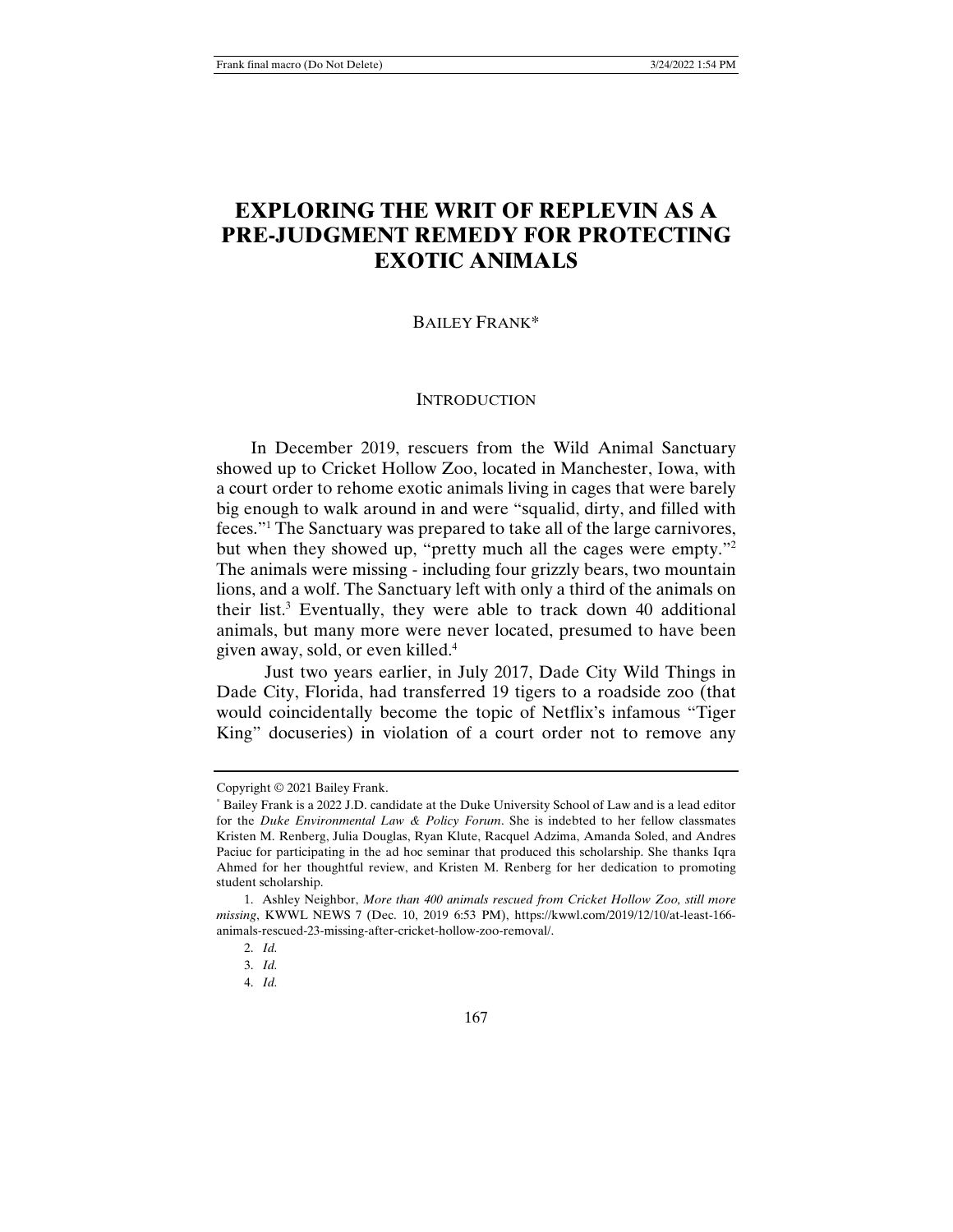animals from their premises.<sup>5</sup> A Colorado sanctuary was eventually able to remove and rehome the animals, but only after an additional court order approximately 5 months later.<sup>6</sup>

 These occurrences highlight the reality that even when litigation under the Endangered Species Act ("ESA") is successful and advocates can declare legal victory, an already rare occurrence, there is little to actually prevent animals from being abused, or even killed, prior to a final judgment in the case. Tools like preliminary injunctions and temporary restraining orders do little to protect the animals from abuse because the abuser retains possession and may simply choose to ignore those orders and injunctions. In an effort to protect endangered animals during litigation and ensure they are safely rehomed in a sanctuary or rescue, this paper will examine the possibility of using the common law property doctrine "writ of replevin" to remove endangered animals from abusers and place them in a sanctuary while litigation is ongoing.

 First, this paper will describe the uses of prejudgment remedies under the ESA. Next, this paper will analyze applications of writ of replevin for animals and statutory interpretations of illegal "take" under both the ESA and writ of replevin statutes. Finally, this paper will identify potential uses for writs of replevin to protect endangered animals and propose potential legal and factual arguments for use in future litigation.

## I. THE ESA AND PREJUDGMENT REMEDIES

 Virtually all cases involving the well-being of exotic animals are brought under the ESA, largely due to the citizen suit provision,<sup>7</sup> but also because it is one of the only legal remedies available for the protection of animals. The ESA was passed in 1973 to "protect and recover imperiled species and the ecosystems upon which they depend."8 For litigation purposes, § 1538 (often referred to as "Section 9") is especially important, as it makes it unlawful for any person to

 <sup>5.</sup> Tracey McManus, *Dade City's Wild Things closes amid legal fight. Its last 6 tigers are moved*, TAMPA BAY TIMES (Apr. 1, 2020), https://www.tampabay.com/news/business/2020/04/01/dade-citys-wild-things-closes-amid-legalfight-its-last-6-tigers-are-moved/.

 <sup>6.</sup> *Id.* 

 <sup>7. 16</sup> U.S.C. § 1540(g)(1)(A).

 <sup>8. 16</sup> U.S.C. § 1531 *et seq.*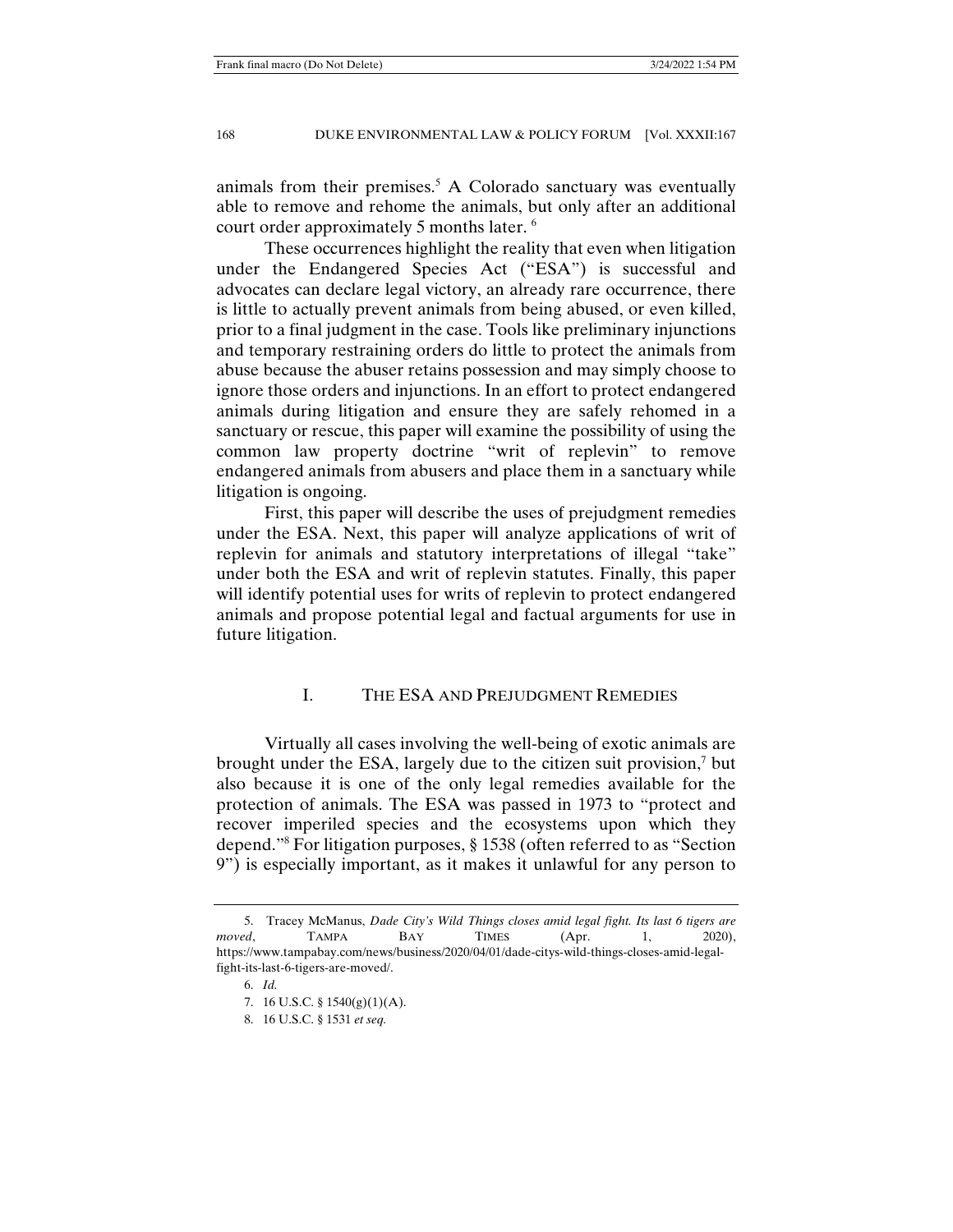"take" a protected species,<sup>9</sup> which means to "harass, harm, pursue, hunt, wound, kill, capture, or collect, or to attempt to engage in any such conduct."<sup>10</sup>

 Many endangered animal cases involve the use of prejudgment tools, available prior to a final judgment while litigation is ongoing, to stop abuse. The most common prejudgment tools are temporary restraining orders (TROs) and preliminary injunctions. A TRO is permissible under Rule 65 of the Federal Rules of Civil Procedure (FRCP) *only* if "specific facts in an affidavit or verified complaint clearly show that immediate and irreparable injury, loss, or damage will result to the movant before the adverse party can be heard in opposition."11 Courts largely view TROs as "an extraordinary remedy" where the right to relief is "clear and unequivocal."<sup>12</sup> More importantly, a TRO is only valid for a *maximum* of 14 days.<sup>13</sup> A preliminary injunction is also governed by Rule  $65$  of the FRCP,<sup>14</sup> but its purpose differs in that it "is merely to preserve the relative positions of the parties until a trial on the merits can be held."15 To grant a preliminary injunction, a federal district court considers four factors: "whether the plaintiff will be irreparably harmed if the injunction does not issue; whether the defendant will be harmed if the injunction does issue; whether the public interest will be served by the injunction; and whether the plaintiff is likely to prevail on the merits."<sup>16</sup>

 One of the most recent examples of both a TRO and preliminary injunction in endangered species litigation is *People for the Ethical Treatment of Animals, Inc. v. Wildlife in Need and Wildlife in Deed, INC.* Both a TRO and a preliminary injunction were successfully granted for violation of the ESA, but the animals were not removed from the care of the abuser until several months of litigation had occurred, during which time they were subjected to additional abuse.<sup>17</sup>

 In *Wildlife in Need*, the court granted a TRO that "temporarily restrained [the defendant] from declawing any cats absent a medical

- 12. 19 Fed. Proc., L. Ed. § 47:83.
- 13. Fed. R. Civ. P. 65(b)(2).
- 14. Fed. R. Civ. P. 65.
- 15. Univ. of Tex. v. Camenisch, 451 U.S. 390, 395 (1981).
- 16. *Id.* at 392.

 <sup>9. 16</sup> U.S.C. § 1538.

 <sup>10. 16</sup> U.S.C. § 1532.

 <sup>11.</sup> Fed. R. Civ. P. 65(b)(1)(A).

 <sup>17. 476</sup> F. Supp. 3d 765, 774 (S.D. Ind. 2020). Notably, the court also characterized the ESA as "a product of the decade-long push for animal rights legislation," which is a rather unique and important characterization distinct from "animal welfare" legislation.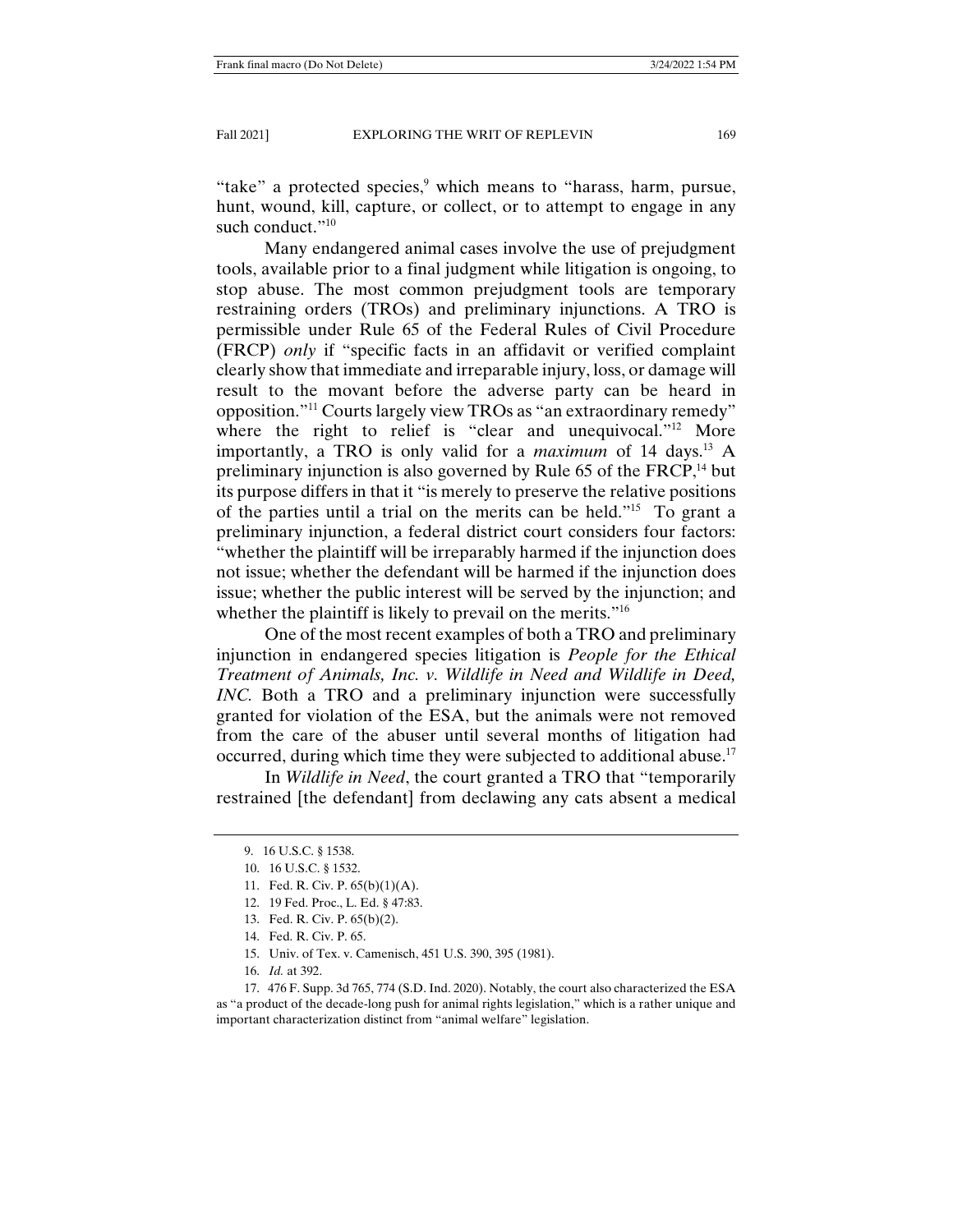necessity supported by a veterinarian's opinion."18 People for the Ethical Treatment of Animals (PETA) then successfully argued for a preliminary injunction against both declawing and the separation of cubs from their mothers "absent a medical necessity."19 The defendant proceeded to lie to the court in defiance of the order and separated cubs a few weeks later. Just a few weeks after that, the defendant defied a court preservation order by transferring some of their animals to another facility out of state.20 Additionally, the defendant's license to exhibit animals was revoked by the United States Department of Agriculture (USDA) almost six months prior to the conclusion of the litigation.21 Nevertheless, it still took a permanent injunction*,* a special master/guardian ad litem, and additional motions to finally remove the animals from a situation so abusive that the court "ha[d] little difficulty concluding such conduct" violated the ESA.22

 Notably, a lawsuit was recently brought by the federal government where the Attorney General moved for a TRO requiring the defendants "to relinquish custody and control of all Big Cat cubs one year old or younger, along with the cubs' respective mothers, to the United States for temporary placement at reputable facilities selected by the United States."23 The court granted the motion, noting the "Defendants' habit, pattern, and practice of providing inadequate nutrition and timely veterinary care, and failure to employ an attending veterinarian, has resulted in injury - and even death - to a number of their animals, including ESA-protected animals such as Nala, Gizzy, Dot, Mama, Lizzie, Promise, Petunia, and Young Yi."24 The authority of the Attorney General to take custody of the animals is undisputed in the case, and similar outcomes should be available to reputable sanctuaries in a civil lawsuit where animals are in danger of being irreparably harmed.

 The fact that animals are classified as mere property under the law is often framed as a problem in animal rights discourse, namely because animals *should not* be viewed or treated as property.

 <sup>18.</sup> *Id.* at 771.

 <sup>19.</sup> *Id.* at 773.

 <sup>20.</sup> *Id.* This appears to be a common trend among roadside zoos that future scholars may find worthwhile of additional attention. Are they under the misguided impression that this exempts them from liability? Do they simply want to avoid handing over the animals at any cost? What is the motivation for this conduct?

 <sup>21.</sup> *Id.* at 770.

 <sup>22.</sup> *Id.* at 765.

 <sup>23.</sup> United States v. Lowe, No. 20-cv-0423-JFH, 2021 WL 149838, at \*2 (E.D. OK 2021).

 <sup>24.</sup> *Id.* at \*14.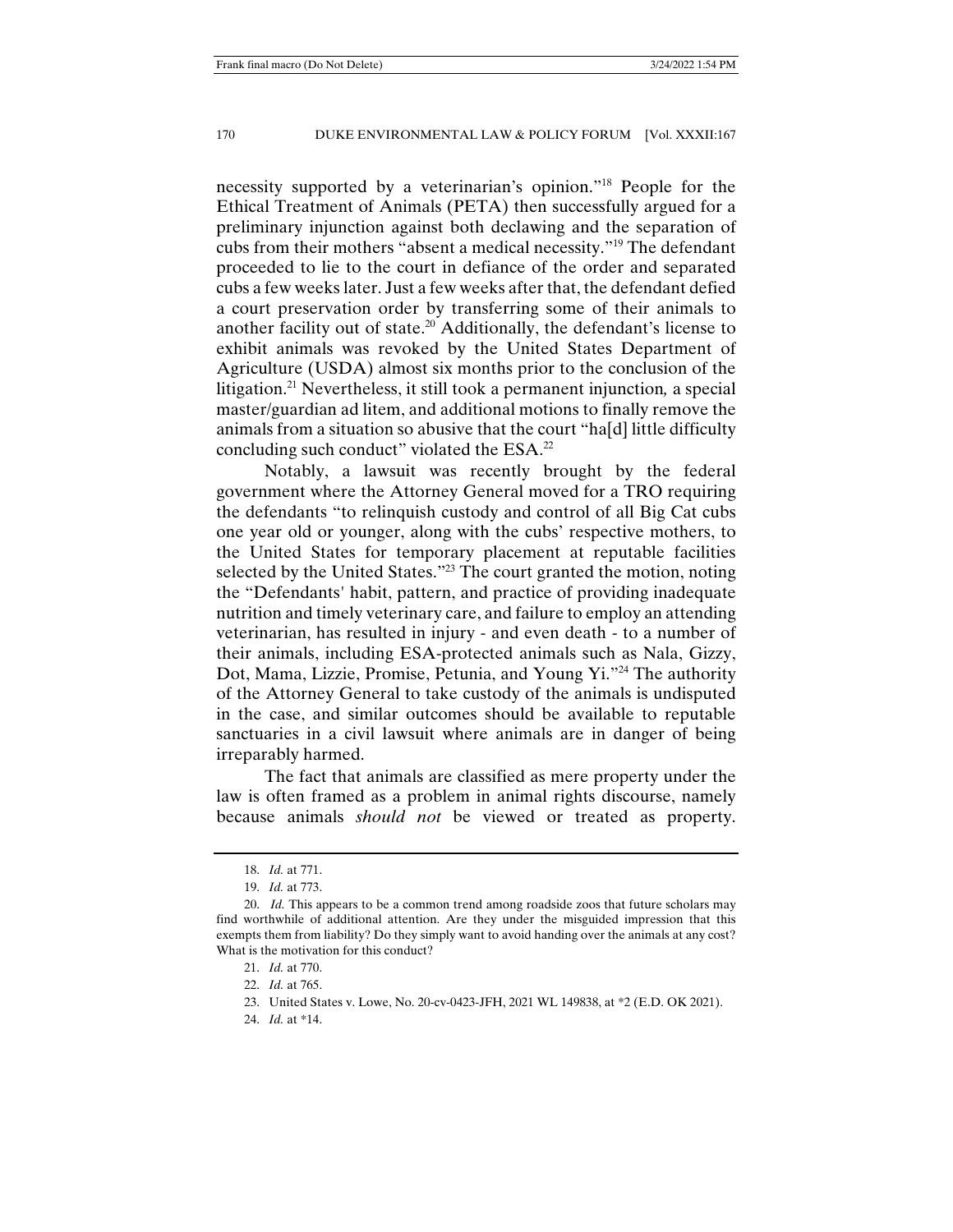Operating in the current legal framework, however, it may be appropriate to start investigating ways to use traditional, common law property doctrine in service of the animals – even if it means arguing for a possessory interest in another living creature. In this vein, this paper will explore the common law property doctrine of writ of replevin, while keeping in mind that all of this is always *for the animals.* 

#### II. WHAT IS A "WRIT" OR "REPLEVIN" ANYWAY?

 Accord to Black's Law Dictionary, a "writ" is a court's written order commanding the addressee to do or refrain from doing some specified act.<sup>25</sup> Replevin is a type of remedy for which a writ is issued, namely the remedy "to recover the possession of every kind of personal property to which the plaintiff has the right to present or immediate possession."26 Replevin "may be maintained not only for the unlawful taking but for the unlawful detention of property."27 The defendant in an act of replevin must have committed "an actual taking" or "actual detention" for replevin to apply.<sup>28</sup>

 As most ESA cases are in federal courts, the Federal Rules of Civil Procedure (FRCP) on writ of replevin generally apply. Rule 64(a) directs federal courts to apply "every remedy" available under the *law of the state*, meaning courts should look to the respective state's writ of replevin statute.<sup>29</sup> Rule  $64(b)$  also specifies the remedies available *"*regardless of whether state procedure requires an independent action."30 The most relevant remedies for this paper are the remedy of attachment and replevin. For purposes of analysis, this paper will consider North Carolina General Statute Chapter 36, §§ 1-472 –484.1.

 Notably, a replevin may not distinguish between "tangible" and "intangible" property—in other words, dogs have the same status as patents.<sup>31</sup> A plaintiff in a replevin action must be able to  $(1)$  establish possession of the "goods or chattels" within the meaning of the replevin statute and (2) establish a property interest in the property

 <sup>25.</sup> *Writ*, BLACK'S LAW DICTIONARY (11th ed. 2019).

 <sup>26. 66</sup> AM. JUR. 2D *Replevin* § 6.

 <sup>27.</sup> J.E. Cobbey, A PRACTICAL TREATISE ON THE LAW OF REPLEVIN AS ADMINISTERED BY THE COURTS OF THE UNITED STATES 7, 34 (2d ed. 1900).

 <sup>28.</sup> *Id.* at 37.

 <sup>29.</sup> Fed. R. Civ. P. 64(a).

 <sup>30.</sup> Fed. R. Civ. P. 64(b).

 <sup>31.</sup> J.E. Cobbey, *supra* note 27 at 41.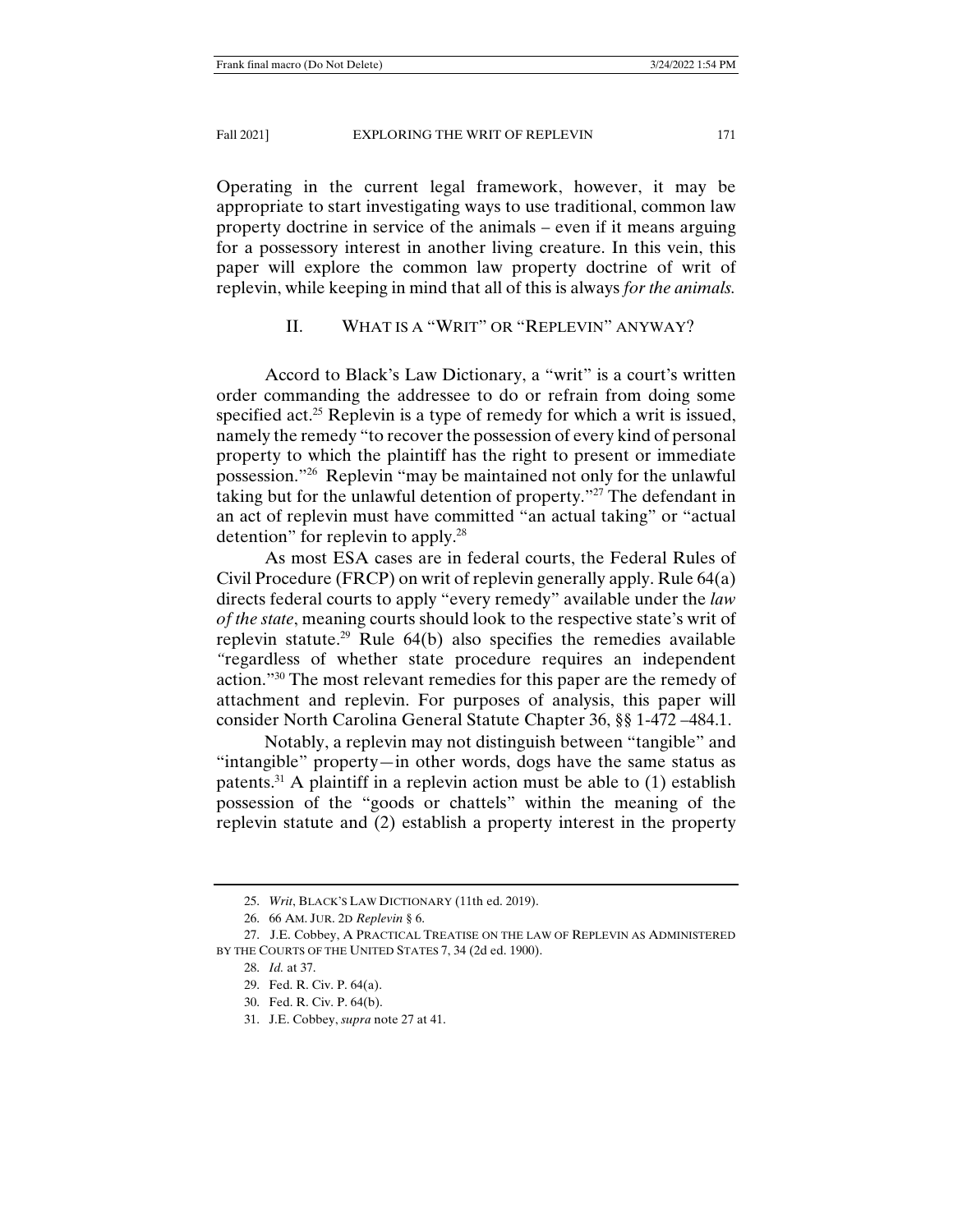being detained.<sup>32</sup> The existence of both elements is often referred to as a 'possessory interest.'33 Despite having its origins in common law courts at law for centuries, the exact right of possession that will support a replevin is "difficult to say."<sup>34</sup> For example, ownership or title is not necessary, and in general, "[a] right to the possession of the thing sued for is sufficient."<sup>35</sup> Yet, some cases hold that "[o]wnership alonewithout possession is not sufficient" to support an action.<sup>36</sup> The line between 'ownership' versus 'possession' is not clear in the case law, but it *is* clear that a right to possession is both distinct from physical ownership and "indispensable to maintain the action."37 Indeed, as characterized by Vermont Law Professor Steven Wise, it is "the right to possession that usually beats at replevin's heart."38

 For *prejudgment* replevin, a plaintiff "must show a probability of prevailing or a danger of losing the property" unless it is removed from the defendant's possession.39 The plaintiff must also, similar to the preliminary injunction standard, show a likelihood of prevailing on the claim in final judgment. In *Koerner v. Nielsen,* where an ex-girlfriend brought an action in replevin against her ex-partner for ownership of their dog,40 the court noted that the plaintiff bears the burden of proof for establishing (1) lawful possession of the property (dog); (2) that the defendant wrongfully detained the property (violated possessory interest); and (3) that the defendant refused to deliver the property to the plaintiff.  $41$ 

 Additionally, because prejudgment replevin involves the seizure of property prior to a final judgment, Due Process concerns are implicated.42 To satisfy Due Process, a replevin statute must provide an

 <sup>32. 66</sup> AM. JUR. 2D *Replevin* § 6.

 <sup>33.</sup> *See, e.g.*, Johnson v. American First Fed., Inc.133 So. 3d 559, 561 (Fla. Dist. Ct. App. 2014) ("'Replevin' is a possessory statutory interest at law."); SEIU Healthcare Northwest Training Partnership v. Evergreen Freedom Foundation, 427 P.3d 688, 695 (Wash. Ct. App. 2018) (noting that an organization had superior "possessory interest").

 <sup>34.</sup> J.E. Cobbey, *supra* note 27 at 51.

 <sup>35.</sup> *Id.* at 52.

 <sup>36.</sup> *Id.*

 <sup>37.</sup> J.E. Cobbey, *A Practical Treatise on the law of Replevin as Administered by the Courts of the United States* 7, 54 (2d ed. 1900).

 <sup>38.</sup> Steven M. Wise, *The Entitlement of Chimpanzees to the Common law Writs of Habeas Corpus and De Homine Replegiando*, 37 Golden Gate U.L.Rev. 219, 246 (2007).

 <sup>39. 77</sup> C.J.S. Replevin § 43.

 <sup>40. 8</sup> N.E.3d 161, 164 (Il. App. Ct. 2014).

 <sup>41.</sup> *Id.* 

 <sup>42.</sup> *See* Fuentes v. Shevin, 407 U.S. 67, 93 (1972) (The Supreme Court struck down two Florida writ of replevin statutes for violating Due Process requirements of the 14th Amendment).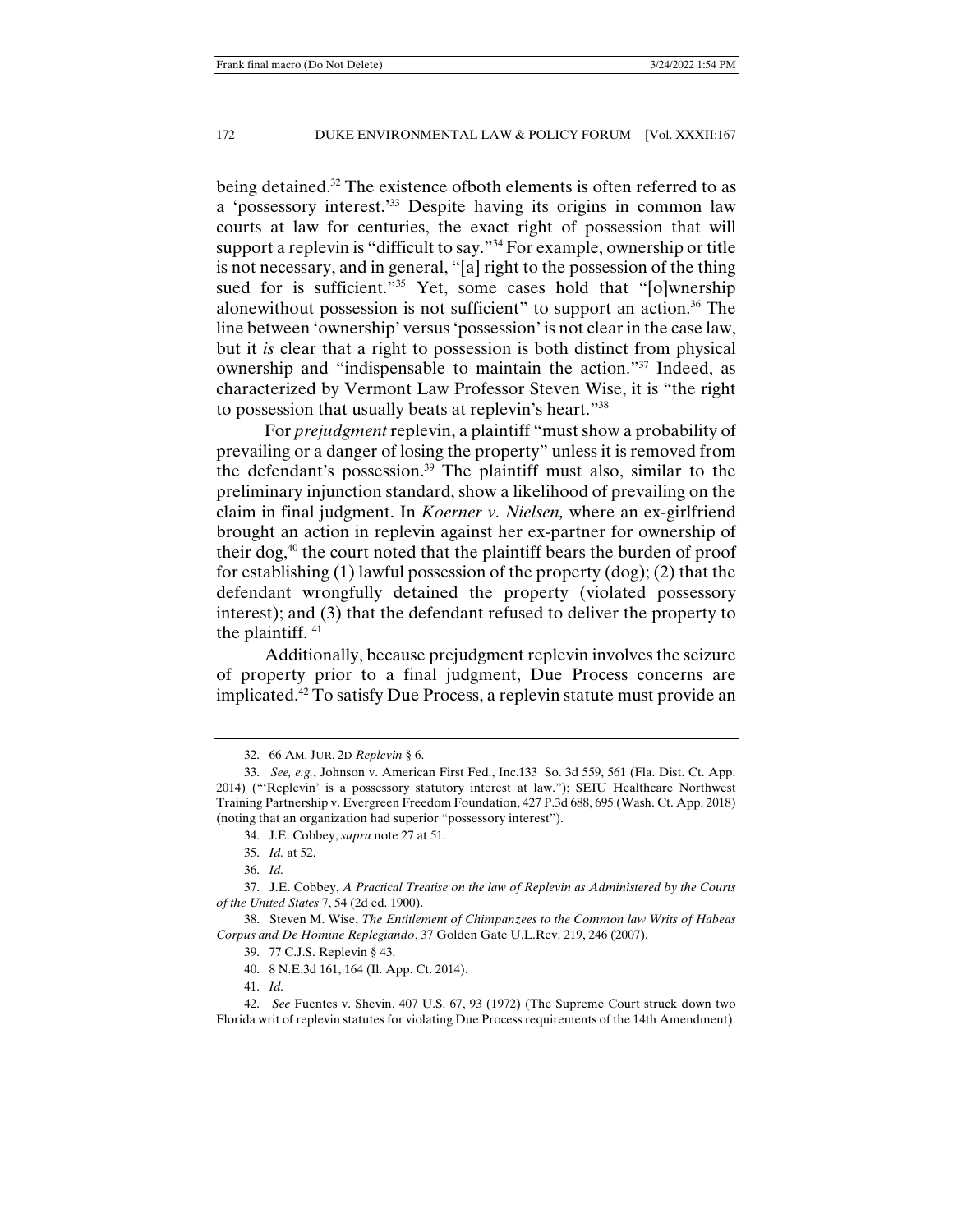opportunity to be heard *before* the property is taken and notice of the hearing is required.<sup>43</sup> For example, North Carolina's replevin statute § 1-474.1 articulates the notice and hearing requirements and lays out means of *waiving* the rights to notice and hearing which "shall not be permitted except as set forth" in the statute.<sup>44</sup>

 If prejudgment replevin is successful, the court will attach the property (depending on the state statute) as a remedy. This means the property would be brought "within the legal custody of the court."45 For example, sheriff must keep the property "in a secure place" and "deliver [the property] to the party entitled thereto" upon receipt of any lawful fees.<sup>46</sup> Depending on the state, this may involve giving the property to the plaintiff in exchange for payment or bond. North Carolina's replevin statute § 1-475 requires a "written undertaking" to the effect that the plaintiffs "are bound in double the value of the property" in the event that seizure of property was mistaken.<sup>47</sup> Plaintiffs under this statute can be liable for damages due to "deterioration" and may be required to pay interest on damages for wrongful seizure.<sup>48</sup>

# III. COULD LAWYERS USE A WRIT OF REPLEVIN IN ESA CASES?

 To establish the right to prejudgment writ of replevin, a plaintiff must be able to prove a possessory interest. This section suggests a few ways to argue this interest, analyzed below:

(1) A "taking" under the Endangered Species Act (ESA) should be the same as a wrongful taking under replevin and confer a possessory interest.

One of the traditional ways of establishing a possessory interest

45. 2A N.C. Index 4th Attachment and Garnishment § 2.

- 47. 36 N.C.G.S. § 1-475.
- 48. *Id.*

 <sup>43.</sup> The Supreme Court would likely apply the five-part test for due process as set forth in Mitchell v. W.T. Grant Co., 416 U.S. 600 (1974). *See* Gazil, Inc. v. Super Food Services Inc., 356 So. 2d 312 (Fla. 1978) (The Florida Supreme Court applied the five-part *Mitchell* test to uphold a writ of replevin statute).

 <sup>44. 36 §</sup> N.C.G.S. § 1-474.1.

 <sup>46. 36</sup> N.C.G.S. § 1-481.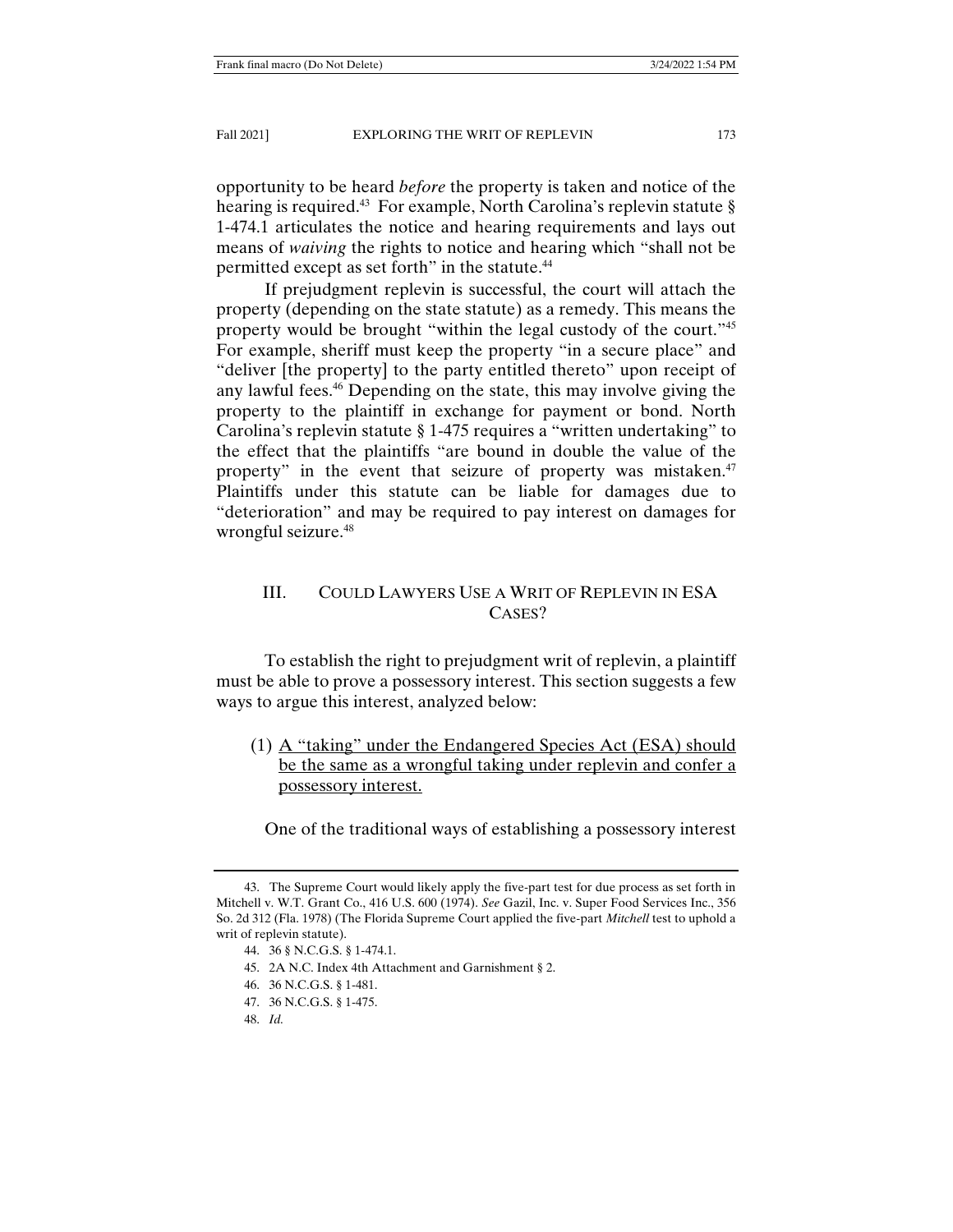is to allege an "unlawful taking" by the defendant. Under the ESA, a violation of the Act is considered a *taking,* defined as "to harass, harm, pursue, hunt, shoot, wound, kill, trap, capture, or collect, or to attempt to engage in any such conduct."49 Congress's intentional use of the word *taking* could support an argument for legislative intent – namely, the word *taking* was selected because of its connection to traditional property doctrine.50 Conversely, because the ESA provides a statutory definition for *take*, writ of replevin statutes could involve looking to the plain meaning of the word, which is generally broad.51 Indeed, a Court of Appeals in Minnesota noted:

 [T]he word "take" is fairly complicated. The Compact Oxford English Dictionary, for example, devotes approximately 16 pages to the word's various definitions and etymology. *Compact Oxford English Dictionary* 557–73 (2d ed.1991). The ninth edition of Black's Law Dictionary uses approximately two pages to define "take" in various contexts, but the first definition listed is "[t]o obtain possession or control, whether legally or illegally." Black's Law Dictionary 1590–92 (9th ed.2009). The definition of "taking," however, includes a criminaland tort-law context with the following definition: "[t]he act of seizing an article, with or without removing it, **but with an implicit transfer of possession or control."** *Id.* at 1591.52

 Additionally, the ESA's citizen suit provision could help establish the possessory interest *for the plaintiff* bringing the suit.<sup>53</sup> Since the plaintiff in an ESA case both identifies and seeks to remedy the taking, they should have a possessory interest in the property at issue.

(2) A sanctuary with plans to rehome the animals at issue has received a USDA license and been designated as the appropriate rescue facility, thus conferring a possessory interest under the ESA.

Traditionally, sanctuaries designated for the rehoming of

 <sup>49. 16</sup> U.S.C. § 1532.

 <sup>50.</sup> The research into specific legislative history behind the crafting of the ESA "take" language was outside the scope of this paper, but it is worth further research.

 <sup>51.</sup> *See* State v. Nicholson, No. A14-2121, 2015 WL 7356588, at \*2 (Mn. Ct. App. Nov.23, 2015) (emphasis added).

 <sup>52.</sup> *Id.*

 <sup>53.</sup> Section 11 of the ESA allows any person to enjoin any other person for violating the act. *See* 16 U.S.C. § 1540(g)(1)(A).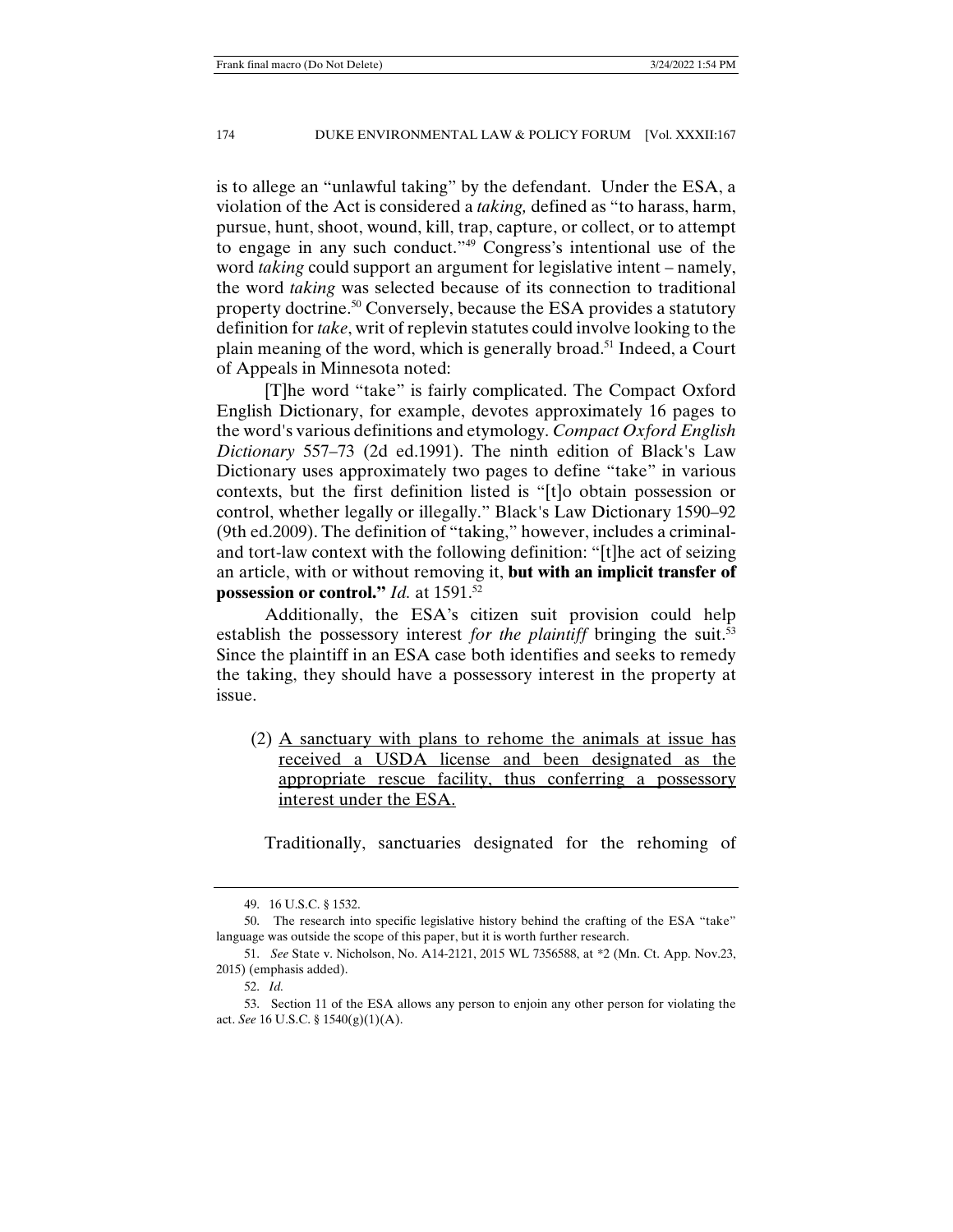animals are determined after a final judgment has been rendered.<sup>54</sup> Instead, a plaintiff could ask the court to select a sanctuary or rescue that meets all the necessary criteria prior to litigation.<sup>55</sup> Not only would this assist with efficiency of execution of the final remedy, but it could also establish a possessory interest where the animal rescue joins the suit as a plaintiff. Even without the possessory interest, identifying the proper location for rehoming early on in the litigation could help prevent abusers from hiding, selling, or killing the animals while they wait for execution of a final judgment.

## (3) The government has a possessory interest through the USDA regulation of endangered animals.

 In lieu of a citizen suit, the government agency responsible for administering the ESA could bring a suit for the taking of endangered animals using a similar argument for a possessory interest as noted in subsection 1. Moreover, USDA's interpretation of "take" as providing a possessory interest could be read to have *Chevron* deference, depending on how broadly a court is willing to interpret the statutory definition of "take."56

 Additionally, if a plaintiff can satisfy the requirements for the "extraordinary remedy" of TRO and prove irreparable injury for a preliminary injunction, they can almost certainly prove risk of destruction if the endangered animals were to remain in the possession of the defendant. Ultimately, a court's willingness to find a possessory interest will also rest on the state's replevin statute and applicable case law.

 <sup>54.</sup> *See* Wildlife in Deed, 476 F.Supp.3d at 785 ("Within 30 days, PETA shall file a motion (with appropriate evidence) to appoint a special master and identify a reputable wildlife sanctuary.")

 <sup>55.</sup> The exact procedure for requesting such action is beyond the scope of this paper.

 <sup>56.</sup> *See* Chevron U.S.A., Inc. v. Natural Resource Def. Council, 467 U.S. 837 (1984). An agency's interpretation of its organic statute is afforded deference for both substantive and procedural issues under *Chevron*. Courts will typically uphold agency action unless (1) the agency action a clear violation of the statute or (2) the agency action is not based on a reasonable interpretation of the statute. *See also* Adams Fruit Co. v. Barrett, 494 U.S. 638, 649 (1990) ("A precondition to deference under Chevron is a congressional delegation of administrative authority.").